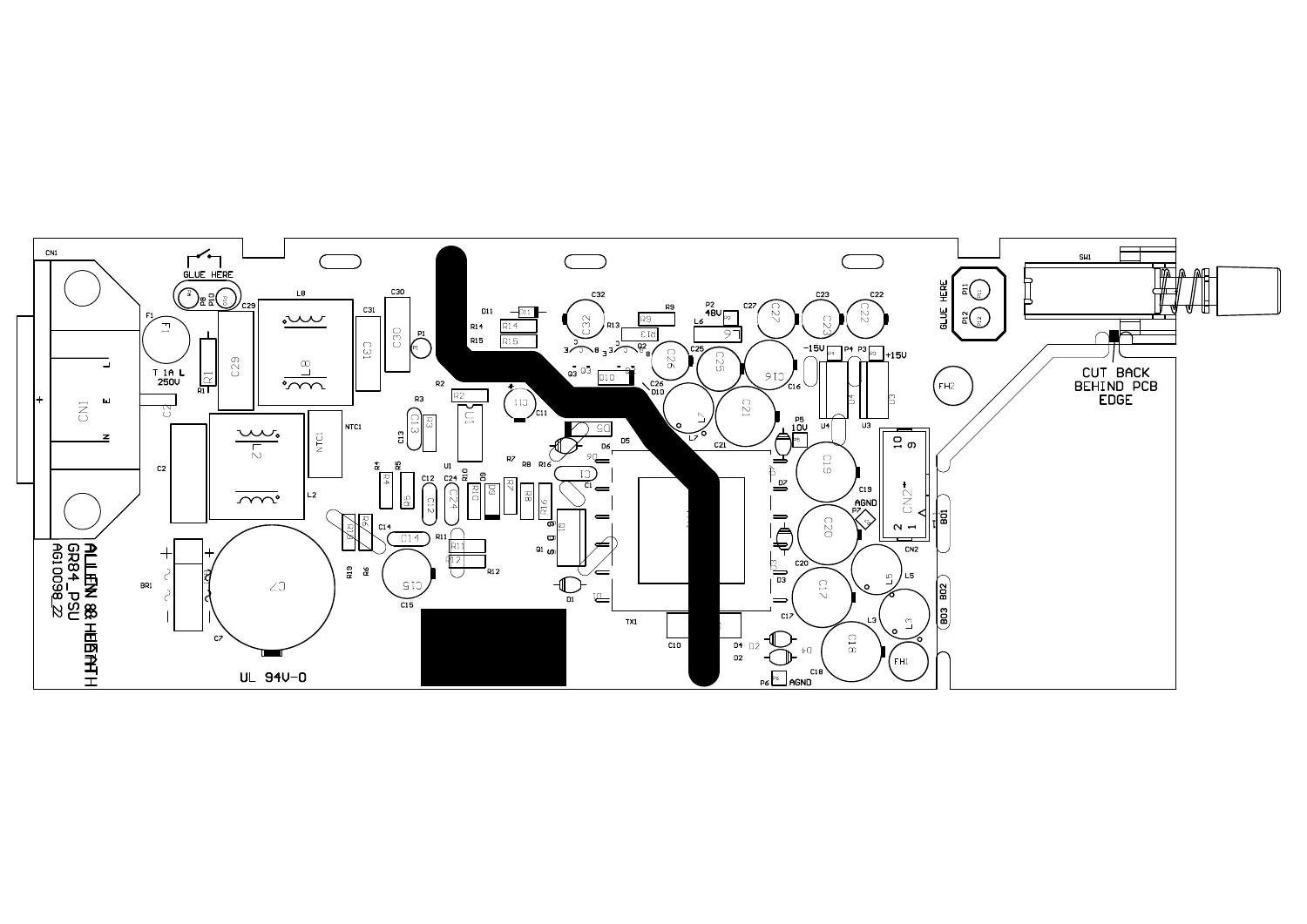

| <b>HEATH</b>     | BY I<br>$\sim$ 1912 | DATE<br>$25 - 2 - 15$    | ECN CHK | <b>XXX</b> |                                          |              |                        |                   | <b>ASSEMBLY</b>                               |       | <b>GR84</b>     |        |        |    |
|------------------|---------------------|--------------------------|---------|------------|------------------------------------------|--------------|------------------------|-------------------|-----------------------------------------------|-------|-----------------|--------|--------|----|
| state,           | NB                  | $27 - 8 - 15$<br>18-3-16 |         |            |                                          |              |                        |                   | PROTO(004-703)                                |       | TITLE: GR84 PSU |        |        |    |
|                  |                     |                          |         |            |                                          |              |                        |                   | <sup>*</sup> All parts to be RoHS Compliant * | PAGE: |                 |        |        |    |
| 372070<br>370153 |                     |                          |         |            | Edit in Project Options, Parameters Tab. | VCS Revision |                        | PRINTED: 11:04:22 |                                               |       | DRG No: C10098  | SSE: 2 | SHEET: | OF |
|                  |                     |                          |         |            | $\vert$ FILE: $C10098\_2$ . SchDoc       |              | Not in version control |                   | 24/03/2016                                    |       |                 |        |        |    |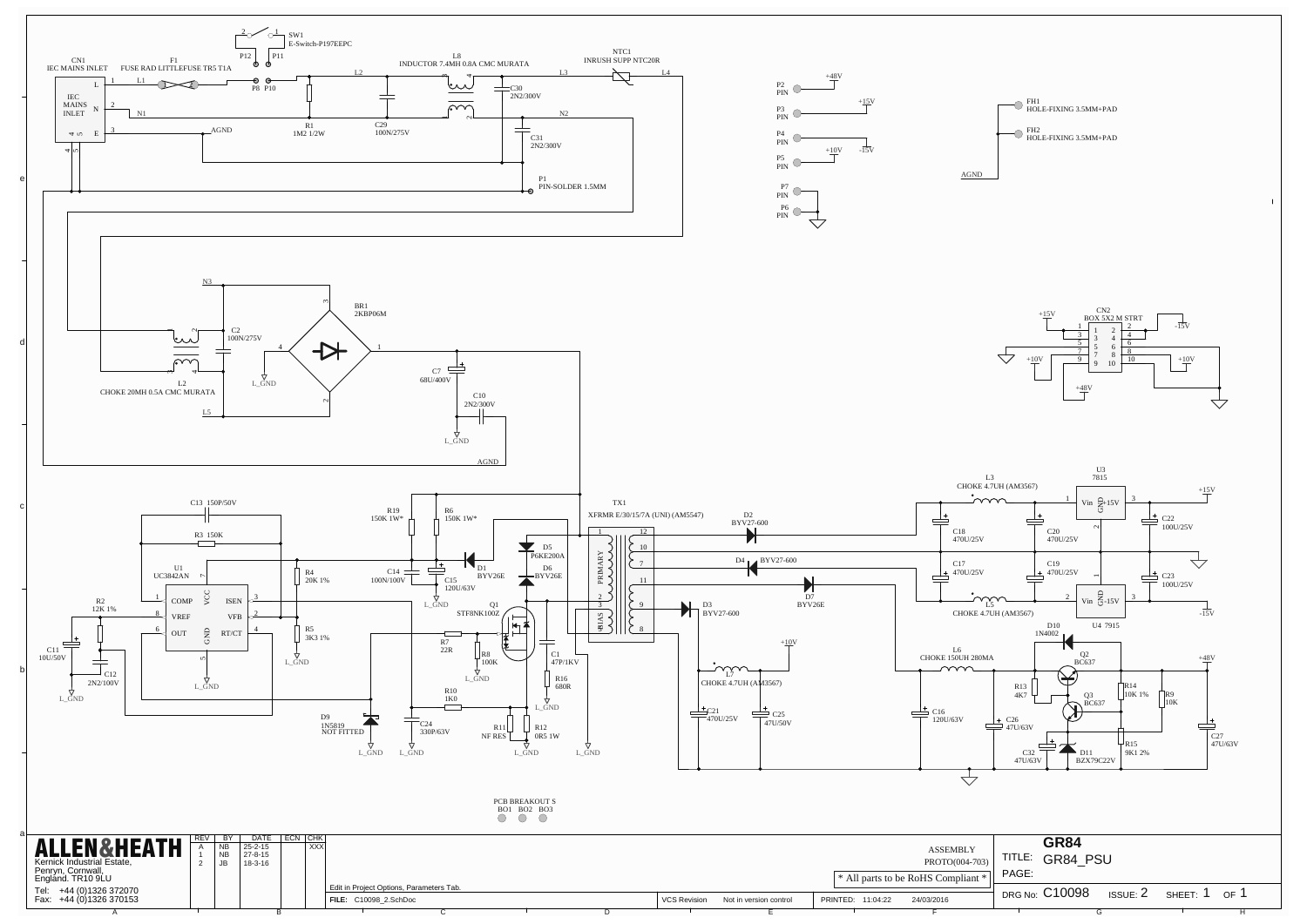| Designator      | Description                                                     |
|-----------------|-----------------------------------------------------------------|
|                 | AG10098_2 GR4 GR3 PSU 004-703 cct                               |
| Q2              | TRANSISTOR NPN BC637 (AE0068)                                   |
| Q3              | TRANSISTOR NPN BC637 (AE0068)                                   |
| Q1              | TRANSISTOR MOSFET N CHANNEL FAST POWER(1KV) STF8NK100Z (AE7610) |
| TX1             | TRANSFORMER E30/15/7 UNIVERSAL (AM5547)                         |
| R12             | RESISTOR WIRE WOUND 0R5 1W (AC5757)                             |
| R <sub>19</sub> | <b>RESISTOR PR01 150K 1W (AC5895)</b>                           |
| R <sub>6</sub>  | <b>RESISTOR PR01 150K 1W (AC5895)</b>                           |
| R <sub>4</sub>  | RESISTOR METAL FILM 20K 1/4W 1% (AC3997)                        |
| R <sub>2</sub>  | RESISTOR METAL FILM 12K 1/4W 1% (AC0360)                        |
| R <sub>14</sub> | RESISTOR METAL FILM 10K 1/4W 1% (AC0345)                        |
| R <sub>15</sub> | RESISTOR METAL FILM 9K1 1/4W 2% (AC8144)                        |
| R <sub>5</sub>  | RESISTOR METAL FILM 3K3 1/4W 1% (AC8120)                        |
| R1              | RESISTOR METAL FILM 1M2 1/2W 5% (AC3691)                        |
| R11             | RESISTOR CARBON NOT FITTED                                      |
| R <sub>16</sub> | RESISTOR CARBON 680R 1/4W 5% (AC0029)                           |
| R <sub>3</sub>  | RESISTOR CARBON 150K 1/4W 5% (AC0068)                           |
| R <sub>8</sub>  | RESISTOR CARBON 100K 1/4W 5% (AC0064)                           |
| R7              | RESISTOR CARBON 22R 1/4W 5% (AC0004)                            |
| R <sub>9</sub>  | RESISTOR CARBON 10K 1/4W 5% (AC0046)                            |
| R <sub>13</sub> | RESISTOR CARBON 4K7 1/4W 5% (AC0044)                            |
| R <sub>10</sub> | RESISTOR CARBON 1K0 1/4W 5% (AC0031)                            |
| U <sub>3</sub>  | REG 7815 15V (AE0047)                                           |
| U4              | REG 7915 -15V (AE0048)                                          |
| NTC1            | INRUSH SUPPRESSOR THERMISTOR S 236/20/M NTC20R (AE3478)         |
| L6              | INDUCTOR 150uH 280MA (AM2970)                                   |
| L8              | INDUCTOR 7.4mH 0.8A CMC MURATA (AM5654)                         |
| CN <sub>1</sub> | IEC MAINS INLET (AL3179)                                        |
| U1              | IC UC3842AN SMPS (AE3473)                                       |
| F1              | FUSE TR5 1A A/SURGE RADIAL (LITTLEFUSE) (AL10084)               |
| SW1             | E-Switch-P197EEPC (AL10692)                                     |
| D <sub>5</sub>  | DIODE P6KE200A TAPED (AE3471)                                   |
| D11             | DIODE BZX79C22V 22V ZENER (AE4933)                              |
| D <sub>2</sub>  | DIODE BYV27-600 600V 2A (AE3469)                                |
| D <sub>3</sub>  | DIODE BYV27-600 600V 2A (AE3469)                                |
| D4              | DIODE BYV27-600 600V 2A (AE3469)                                |
| D1              | DIODE BYV26E 1KV 1A (AE3470)                                    |
| D6              | DIODE BYV26E 1KV 1A (AE3470)                                    |
| D7              | DIODE BYV26E 1KV 1A (AE3470)                                    |
| D <sub>9</sub>  | DIODE 1N5819 SCHOTTKY (AE3914)                                  |
| D <sub>10</sub> | DIODE 1N4002 RECTIFIER (AE0005)                                 |
| CN <sub>2</sub> | Connector BOX, Molex Type 0.1" Pitch 5x2 pins (AL4662)          |
| L2              | CHOKE 20mH 0.5A CMC MURATA (AM5653)                             |
| L3              | CHOKE 4.7UH (AM3567)                                            |
| L5              | CHOKE 4.7UH (AM3567)                                            |
| L7              | CHOKE 4.7UH (AM3567)                                            |
| C12             | CAPACITOR MYLAR 2N2 100V 10% (AF0151)                           |
| C14             | CAPACITOR MULTILAYER CERAMIC 100NF 100V (AF2689)                |
| C1              | CAPACITOR MULTILAYER CERAMIC 47PF 1KV (AF3075)                  |